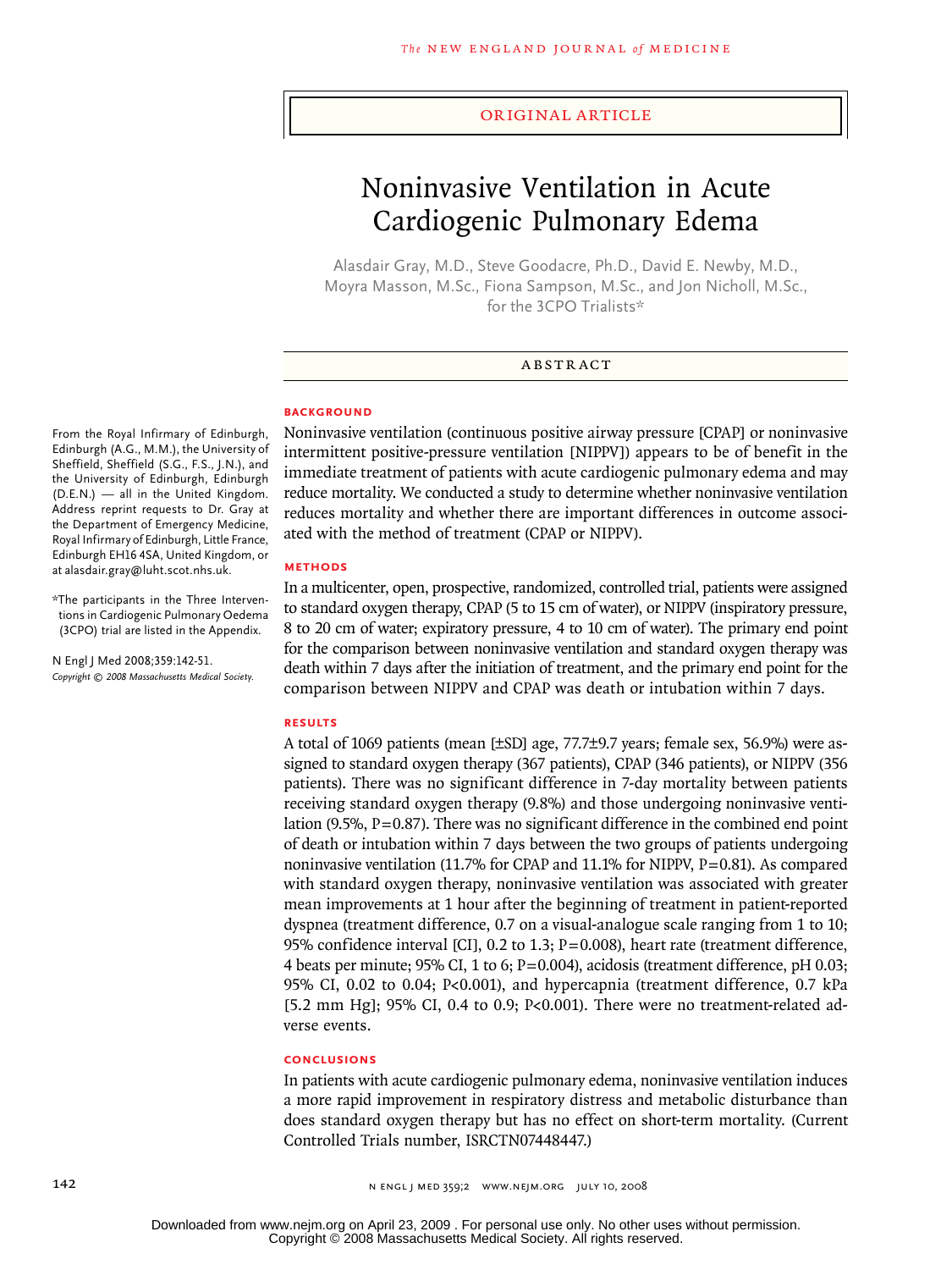CUTE CARDIOGENIC PULMONARY EDEMA<br>
is a common medical emergency that ac-<br>
counts for up to 1 million hospital admis-<br>
sions for acute conditions per year in the United is a common medical emergency that accounts for up to 1 million hospital admis-States.<sup>1</sup> It is a leading cause of hospitalization, accounting for 6.5 million hospital days each year.<sup>2</sup> In-hospital mortality from acute cardiogenic pulmonary edema is high (10 to 20%),<sup>3</sup> especially when it is associated with acute myocardial infarction.<sup>4</sup>

Patients who do not have a response to initial therapy often require tracheal intubation and ventilation, with the associated potential for complications.5 Noninvasive methods of ventilation can avert tracheal intubation by improving oxygenation, reducing the work of breathing, and increasing cardiac output.6-9 Two common noninvasive methods involve continuous positive airway pressure (CPAP) or noninvasive intermittent positivepressure ventilation (NIPPV) delivered with the use of a face mask. CPAP maintains the same positivepressure support throughout the respiratory cycle, whereas NIPPV increases airway pressure more during inspiration than during expiration. As compared with CPAP, NIPPV produces greater improvements in oxygenation and carbon dioxide clearance and a greater reduction in the work of breathing in patients with pulmonary edema.<sup>10</sup>

Clinical studies of noninvasive ventilation in patients with acute cardiogenic pulmonary edema include case series and small, randomized, controlled trials. Most compare CPAP or NIPPV with standard therapy and suggest that noninvasive ventilation improves symptoms, physiological variables, and rates of invasive ventilation.11-14 Recently published systematic reviews have suggested reduced mortality in patients treated with CPAP.15-18 Comparison of CPAP with NIPPV reveals no significant difference between the two interventions, despite the postulated physiological advantages of NIPPV. One meta-analysis suggested an increase in the rate of acute myocardial infarction in patients treated with NIPPV.<sup>16</sup>

To date, all randomized, controlled trials known to us have been small, and most have been conducted at single centers.<sup>15-18</sup> There has been considerable variation in study populations, the type of ventilation intervention, concomitant therapies, and trial end points.16 Therefore, it is uncertain whether these results are either generalizable or robust. In light of this uncertainty, we conducted a large, randomized, controlled trial involving patients with acute cardiogenic pulmonary edema to determine whether noninvasive ventilation improves survival and whether NIPPV is superior to CPAP.

#### METHODS

#### **Patients**

Patients were recruited from 26 emergency departments in district and regional hospitals in the United Kingdom between July 2003 and April 2007. The study was conducted in accordance with the Declaration of Helsinki and the Good Clinical Practice guidelines of the United Kingdom Medical Research Council, complied with the United Kingdom Data Protection Act 1998, and was approved by the Scotland A Research Ethics Committee (02/0/074, U.K.).

The inclusion criteria were an age of more than 16 years, a clinical diagnosis of acute cardiogenic pulmonary edema, pulmonary edema shown by a chest radiograph, a respiratory rate of more than 20 breaths per minute, and an arterial hydrogenion concentration of greater than 45 nmol per liter (pH <7.35). The exclusion criteria were a requirement for a lifesaving or emergency intervention, such as primary percutaneous coronary intervention; inability to give consent; or previous recruitment into the trial. All patients received standard concomitant therapy for acute pulmonary edema.

Depending on the severity of the illness, informed written or witnessed oral consent from the patient or witnessed consent from a relative was obtained at entry into the study. Whenever possible, written consent for continued participation in the trial was obtained from the patient in the subsequent 7 days.

#### **Study Design**

The study was an open, randomized, controlled, parallel-group trial with three treatment groups: standard oxygen therapy, CPAP, and NIPPV. Patients were randomly assigned to one of the three treatments at a 1:1:1 ratio with the use of a 24 hour telephone randomization service. The randomization sequence was stratified according to center, with variable block length.

#### **Trial Intervention**

CPAP and NIPPV were delivered through a full-face mask by a Respironics Synchrony ventilator. Supplemental oxygen was supplied at a rate of up to 15 liters per minute with a maximum fraction of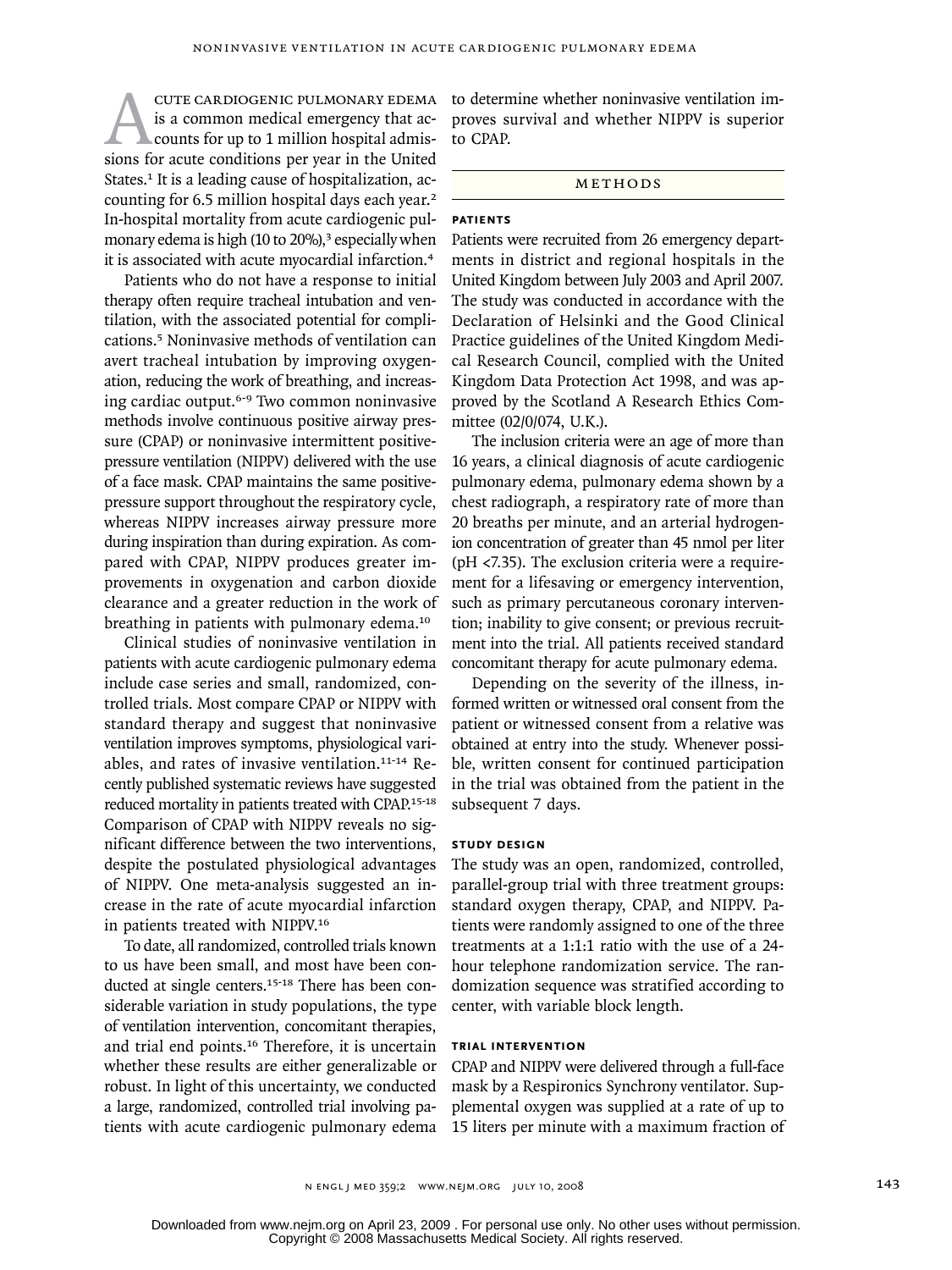inspired oxygen of 0.6 in order to maintain peripheral oxygen saturation above 92%. CPAP was commenced at 5 cm of water and increased to a maximum of 15 cm of water. NIPPV was started at an inspiratory positive airway pressure of 8 cm of water and an expiratory positive airway pressure of 4 cm of water and was increased to a maximum inspiratory pressure of 20 cm of water and a maximum expiratory pressure of 10 cm of water. Patients assigned to standard medical therapy received supplemental oxygen to maintain saturations above 92% through a variable-delivery oxygen mask with a reservoir. All patients received their assigned treatment for a minimum of 2 hours. Further use of CPAP, NIPPV, or intubation (invasive ventilation) was at the discretion of the treating clinician. The trial protocol allowed early intubation if the patient did not have a sustained response with CPAP or NIPPV.

The trial was coordinated from Edinburgh and supported by a regional network of research nurses and clinicians. To ensure core competency in the use of noninvasive ventilators, training was delivered at multiple levels, including regional research nurses, site leaders, and the manufacturer of the ventilator.

### **Response to Therapy**

Repeat analyses of arterial blood gases were performed 1 hour after recruitment. Pulse rate, respiratory rate, oxygen saturation, and noninvasively measured blood pressure were recorded at 1 hour and 2 hours. The patients reported their degree of dyspnea on a visual-analogue scale ranging from 0 (no breathlessness) to 10 (maximal breathlessness) at recruitment and at 1 hour.

#### **Outcome Measures**

The primary end point for the comparison between noninvasive ventilation (NIPPV or CPAP) and standard oxygen therapy was death within 7 days after the initiation of treatment. The primary end point for the comparison between NIPPV and CPAP was a composite of death within 7 days or tracheal intubation within 7 days. The a priori secondary end points were dyspnea, physiological variables, intubation within 7 days, length of hospital stay, admission to the critical care unit, and death within 30 days.

Myocardial infarction was defined according to the 1971 criteria of the World Health Organization and the criteria of the universal definition

of myocardial infarction.19 Two cardiologists who were unaware of the treatment assignments classified the patients as having definite myocardial infarction, probable myocardial infarction, possible myocardial infarction, or no myocardial infarction. Newly diagnosed cases of myocardial infarction were defined as cases of definite or probable myocardial infarction.

#### **Statistical Analysis**

The data and safety monitoring committee ensured that the criteria for early termination due to either efficacy (according to the Peto–Haybittle guidelines, with a criterion of P<0.001) or harm (P<0.05) of the treatment were not met.

To have an 80% chance of detecting an absolute difference of 6% in mortality (9% vs. 15%) with the use of a two-sided test with a significance level of 0.05, we needed 400 patients assigned to standard facial oxygen therapy and 800 patients assigned to either CPAP or NIPPV. With 400 patients each in the CPAP and NIPPV groups, the trial had 80% power, with the use of a two-sided test with a significance level of 0.05, to detect an absolute difference of approximately 7% in the composite end point (18% vs. 11%) and of approximately 6% in mortality (12% vs. 6%).

The data were analyzed according to the intention-to-treat principle. The primary analysis compared the rates of 7-day mortality in each group with the use of a logistic-regression model with the degrees of freedom for differences among the three treatments decomposed into the two orthogonal contrasts of standard therapy versus noninvasive therapy (CPAP or NIPPV) and CPAP versus NIPPV. Kaplan–Meier survival curves were plotted for the same comparisons, and survival was compared among the groups with the use of the log-rank test. The rates of 30-day mortality, myocardial infarction, intubation within 7 days, admission to the critical care unit (intensive or coronary care), and the composite end point of death or intubation were compared with the use of logistic regression. At 1 hour after initiation of treatment, changes in dyspnea score, physiological variables, and arterial blood gas values were compared with the use of Student's t-test. A twosided P value of less than 0.05 was considered to indicate statistical significance.

Logistic regression was used to explore interactions between treatment effect (noninvasive ventilatory support vs. standard therapy) and severity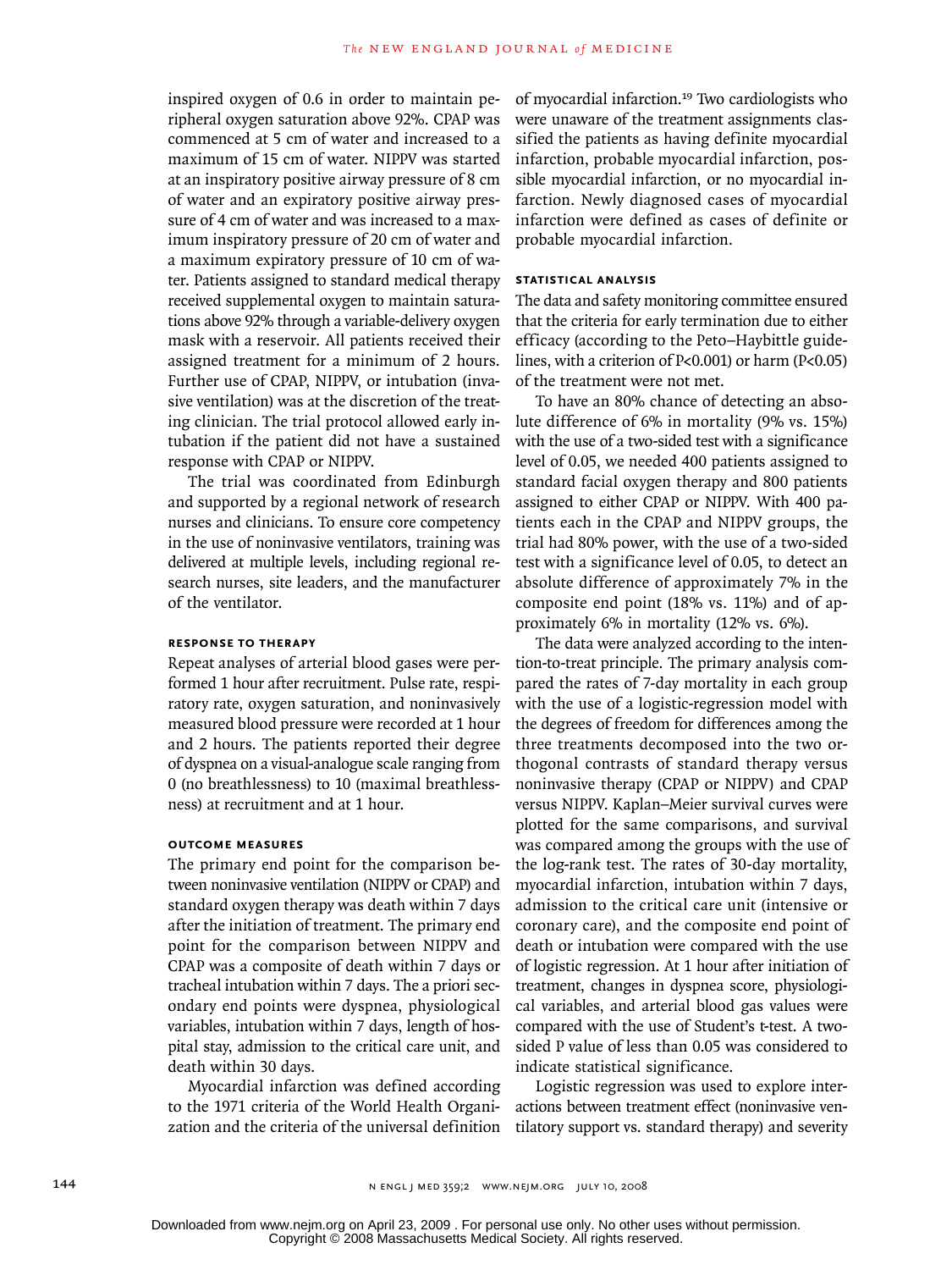| Table 1. Baseline Characteristics of the Patients.*      |                                                 |                            |                             |  |  |
|----------------------------------------------------------|-------------------------------------------------|----------------------------|-----------------------------|--|--|
| Characterisic                                            | <b>Standard Oxygen Treatment</b><br>$(N = 367)$ | <b>CPAP</b><br>$(N = 346)$ | <b>NIPPV</b><br>$(N = 356)$ |  |  |
| Age (yr)                                                 | $79 + 9$                                        | $78 + 10$                  | $77+10$                     |  |  |
| Male sex (%)                                             | 42                                              | 45                         | 43                          |  |  |
| Symptoms of myocardial infarction<br>at presentation (%) | 22                                              | 22                         | 22                          |  |  |
| Ischemic heart disease (%)                               | 64                                              | 64                         | 60                          |  |  |
| Congestive heart failure (%)                             | 45                                              | 42                         | 47                          |  |  |
| Valvular heart disease (%)                               | 12                                              | 11                         | 9                           |  |  |
| Chronic obstructive pulmonary disease (%)                | 19                                              | 15                         | 21                          |  |  |
| Hypertension (%)                                         | 56                                              | 55                         | 57                          |  |  |
| Diabetes mellitus (%)                                    | 30                                              | 30                         | 33                          |  |  |
| Hypercholesterolemia (%)                                 | 30                                              | 33                         | 31                          |  |  |
| Current smoking (%)                                      | 16                                              | 19                         | 19                          |  |  |
| Peripheral vascular disease (%)                          | 10                                              | 11                         | 10                          |  |  |
| Cerebrovascular disease (%)                              | 18                                              | 17                         | 16                          |  |  |
| Pulse rate (beats/min)                                   | $114 \pm 24$                                    | $113 + 21$                 | $112 + 22$                  |  |  |
| Blood pressure (mm Hg)                                   |                                                 |                            |                             |  |  |
| Systolic                                                 | $161 \pm 38$                                    | $162 + 35$                 | $161 \pm 36$                |  |  |
| <b>Diastolic</b>                                         | $87 + 25$                                       | $89 + 23$                  | $87 + 24$                   |  |  |
| Respiratory rate (breaths/min)                           | $33+7$                                          | $32 + 7$                   | $32 + 7$                    |  |  |
| Peripheral oxygen saturation (%)                         | $91 + 8$                                        | $90 + 8$                   | $90 + 8$                    |  |  |
| Arterial pH                                              | $7.22 + 0.08$                                   | $7.21 + 0.09$              | $7.22 + 0.09$               |  |  |
| $PaO2$ (kPa)                                             | $13.1 \pm 7.6$                                  | $13.5 \pm 7.7$             | $13.4 \pm 8.6$              |  |  |
| PaCO <sub>2</sub> (kPa)                                  | $7.6 + 2.5$                                     | $7.5 \pm 1.9$              | $7.7 + 2.3$                 |  |  |
| Serum bicarbonate level (mmol/liter)                     | $21 \pm 4$                                      | $21 \pm 4$                 | $21 \pm 5$                  |  |  |
| Dyspnea score <sup>+</sup>                               | $8.9 + 1.5$                                     | $8.9 + 1.8$                | $8.8 + 1.6$                 |  |  |

\* Plus–minus values are means ±SD. CPAP denotes continuous positive airway pressure, NIPPV noninvasive intermittent positive-pressure ventilation, PaCO<sub>2</sub> partial pressure of arterial carbon dioxide, and PaO<sub>2</sub> partial pressure of arterial oxygen. To convert values for PaO<sub>2</sub> and PaCO<sub>2</sub> to mm Hg, multiply by 7.50062.

† The patients reported their degree of dyspnea on a visual-analogue scale ranging from 0 (no breathlessness) to 10 (maximal breathlessness).

to baseline arterial pH and post hoc according to systolic blood pressure.<sup>20,21</sup> Further exploratory analyses examined the interaction between treatment effect and age, sex, presence or absence of previous heart failure, and presence or absence of acute myocardial infarction.

#### **RESULTS**

Of 1842 potentially eligible patients, 1511 were **Trial Intervention** screened and 1156 underwent randomization. Eighty-seven patients were excluded after randomization because of ineligibility or previous recruit-

of illness, which was defined a priori according ment into the trial (see the Supplementary Appendix, available with the full text of this article at www.nejm.org). There were no significant differences in baseline characteristics among the three groups (Table 1). The patients were elderly (mean [±SD] age, 77.7±9.7 years) and had marked tachycardia, tachypnea, hypertension, acidosis, and hypercapnia. Most of the patients (56.9%) were women.

Patients and concomitant therapies were evenly assigned across the intervention groups (Table 2; also see the Supplementary Appendix). Although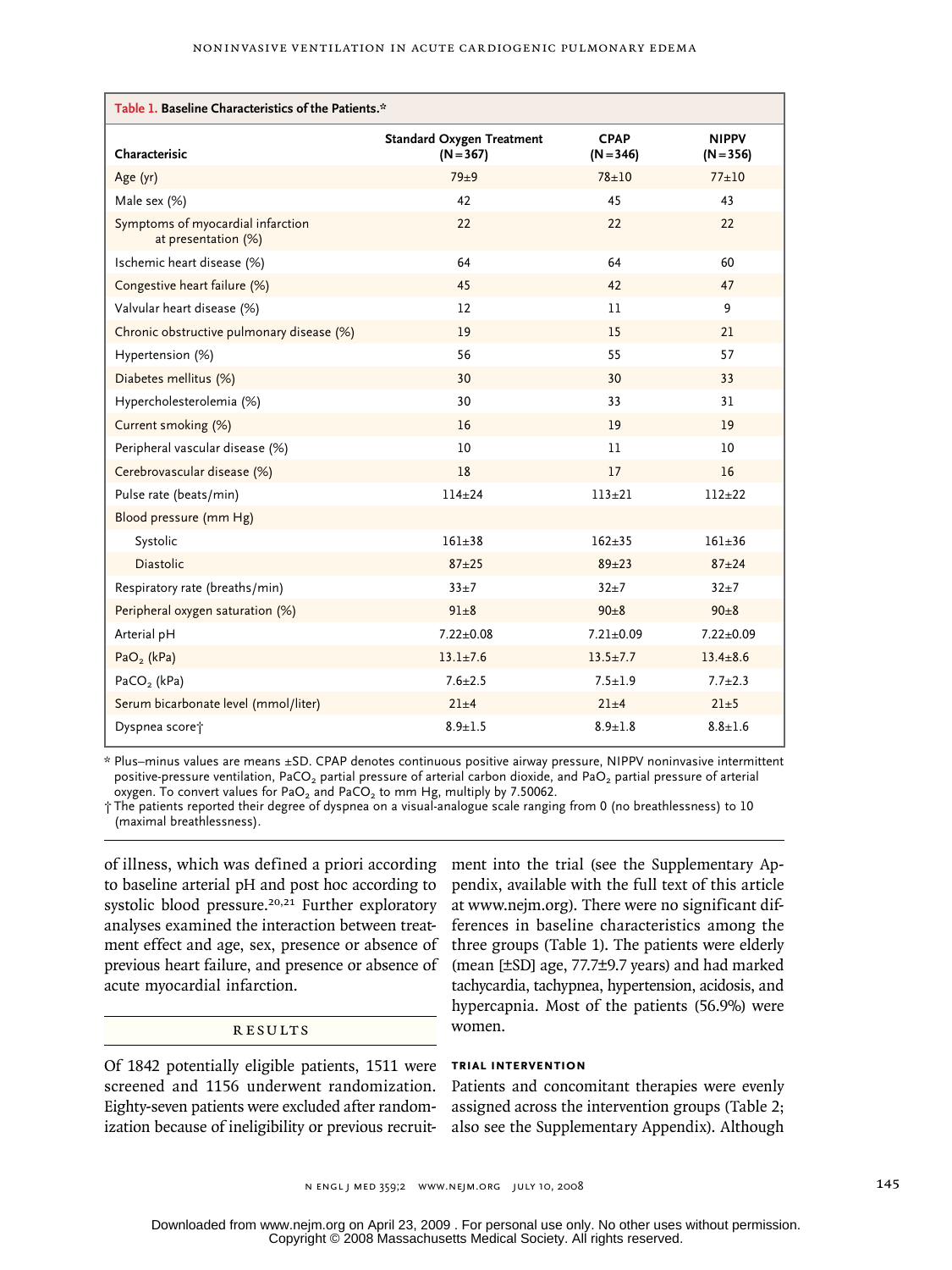| Table 2. Treatment of Patients.*                               |                                                           |                            |                                         |                                     |          |
|----------------------------------------------------------------|-----------------------------------------------------------|----------------------------|-----------------------------------------|-------------------------------------|----------|
| Variable<br>Initial treatment - % of patients                  | <b>Standard Oxygen</b><br><b>Treatment</b><br>$(N = 367)$ | <b>CPAP</b><br>$(N = 346)$ | <b>NIPPV</b><br>$(N = 356)$             | <b>All Patients</b><br>$(N = 1069)$ | P Value; |
| <b>Nitrates</b>                                                | 93                                                        | 88                         | 91                                      | 90                                  | 0.11     |
| <b>Diuretics</b>                                               | 90                                                        | 89                         | 89                                      | 89                                  | 0.89     |
| Opioids                                                        | 55                                                        | 50                         | 49                                      | 51                                  | 0.31     |
| Inspired oxygen - liters/min                                   | $12+4$                                                    | $12 + 4$                   | $12 + 4$                                | $12 + 4$                            | 0.44     |
| Ventilation pressure - cm of water                             |                                                           | $10\pm4$                   | Inspiratory 14±5,<br>expiratory $7\pm3$ |                                     |          |
| Started assigned treatment -<br>no./total no. (%) <sup>+</sup> | 365/366 (99.7)                                            | 337/343 (98.3)             | 344/354 (97.2)                          | 1046/1063 (98.4)                    | 0.02     |
| Completed assigned treatment -<br>no./total no. (%) §          | 298/363 (82.1)                                            | 285/340 (83.8)             | 267/352 (75.9)                          | 850/1055 (80.6)                     | 0.02     |
| Changed to new treatment - no.                                 |                                                           |                            |                                         |                                     |          |
| Intubation                                                     | $\overline{3}$                                            | $\mathbf{1}$               | $\overline{4}$                          |                                     |          |
| CPAP                                                           | 43                                                        |                            | 12                                      |                                     |          |
| <b>NIPPV</b>                                                   | 13                                                        | 5                          |                                         |                                     |          |
| Standard treatment                                             |                                                           | 31                         | 49                                      |                                     |          |
| New treatment not stated                                       | 6                                                         | 18                         | 20                                      |                                     |          |
| Reason for not completing assigned<br>treatment — no. $(\%)$   |                                                           |                            |                                         |                                     |          |
| Patient discomfort                                             | 1(0.3)                                                    | 18(5.2)                    | 30(8.4)                                 |                                     | < 0.001  |
| Worsening arterial blood gas values                            | 26(7.1)                                                   | 10(2.9)                    | 15(4.2)                                 |                                     | 0.03     |
| Respiratory distress                                           | 31(8.4)                                                   | 5(1.4)                     | 12(3.4)                                 |                                     | < 0.001  |
| Other                                                          | 18(4.9)                                                   | 24 (6.9)                   | 29(8.1)                                 |                                     | 0.21     |

\* Plus–minus values are means ±SD. CPAP denotes continuous positive airway pressure, and NIPPV noninvasive intermittent positive-pressure ventilation.

† P values are for the comparison among the three groups.

‡ Data were missing for six patients.

Data were missing for 14 patients.

¶A patient may have had more than one reason for not completing the assigned treatment.

the overall completion rates were similar, standard oxygen therapy was associated with a greater failure rate due to respiratory distress, whereas noninvasive ventilation, especially NIPPV, was associated with a higher rate of noncompletion due to patient discomfort (Table 2). The mean duration of therapy was 2.2±1.5 hours for CPAP and 2.0±1.3 hours for NIPPV.

#### **Primary Outcomes**

There was no significant difference in the primary end point of 7-day mortality between patients receiving noninvasive ventilation (CPAP or NIPPV) (9.5%) and those receiving standard oxygen therapy (9.8%; odds ratio, 0.97; 95% confidence interval [CI], 0.63 to 1.48; P=0.87) (Fig. 1 and Table 3). The 7-day mortality rate in nonrecruited patients was 9.9%. The rate of the primary composite end point of death or intubation within 7 days (Fig. 1 and Table 4) was similar for the CPAP and the NIPPV groups (11.7% and 11.1%, respectively; odds ratio, 0.94; 95% CI, 0.59 to 1.51;  $P = 0.81$ ).

There were no interactions between treatment effect and severity of illness, as defined by either baseline arterial pH  $(P=0.94)$  or systolic blood pressure ( $P=0.17$ ). Further exploratory subgroup analysis found no interactions between treatment effect and age ( $P=0.52$ ), sex ( $P=0.33$ ), presence or absence of a history of heart failure ( $P=0.28$ ),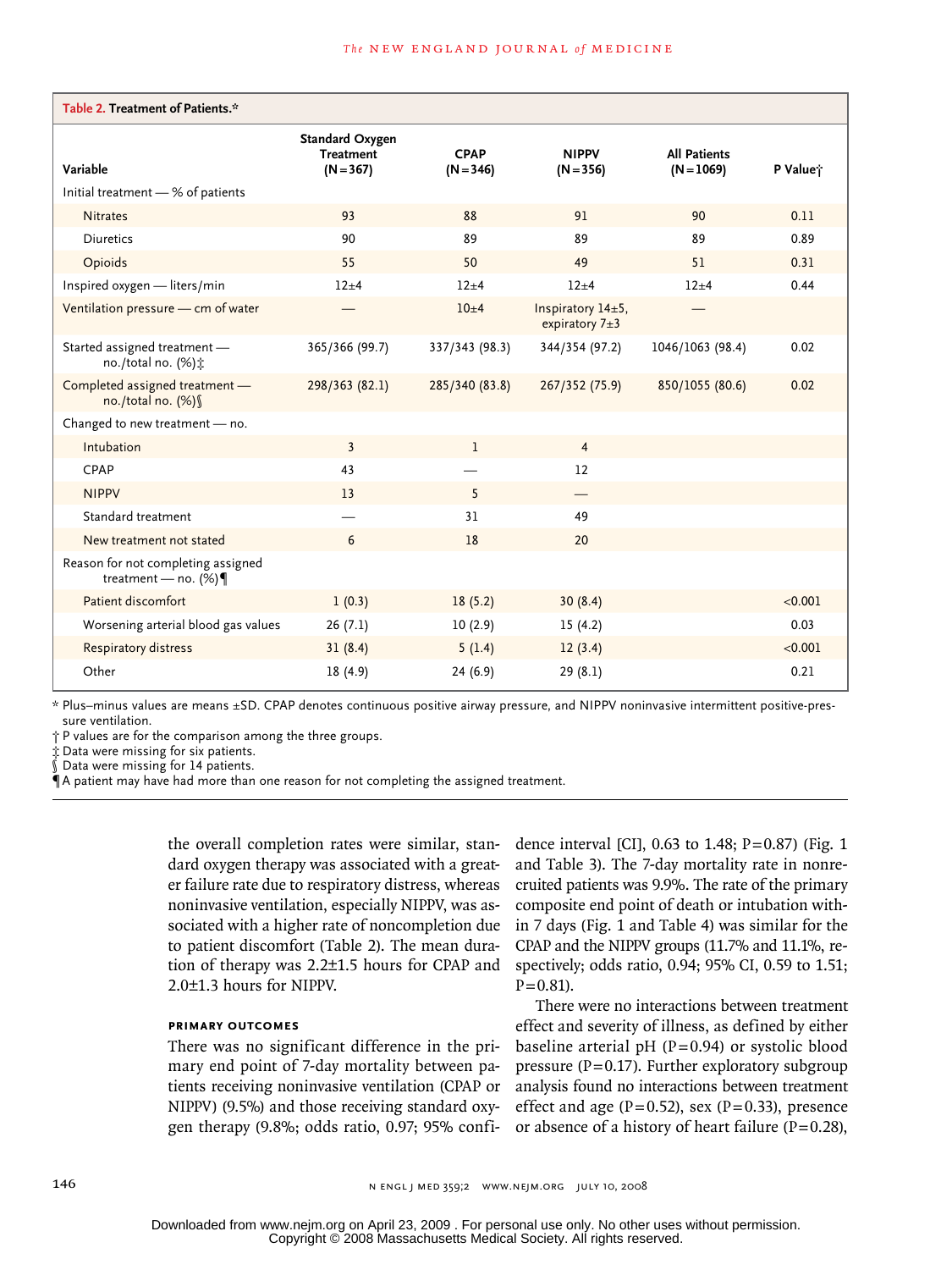and presence or absence of myocardial infarction at presentation  $(P=0.93)$ .

#### **Secondary Outcomes**

There was no significant difference in the 30-day mortality rate between patients receiving standard oxygen therapy and those receiving noninvasive ventilation (16.4% and 15.2%, respectively; odds ratio, 0.92; 95% CI, 0.64 to 1.31; P=0.64) (Table 3). Mortality rates were similar in the CPAP and the NIPPV groups at 7 days (9.6% and 9.4%, respectively; odds ratio, 0.97;  $P = 0.91$  and at 30 days (15.4% and 15.1%, respectively; odds ratio, 0.98;  $P=0.92$ ) (Table 4).

Noninvasive ventilation (CPAP or NIPPV) was associated with greater reductions in dyspnea, heart rate, acidosis, and hypercapnia than was standard oxygen therapy (Table 3). Patients receiving standard oxygen therapy and those receiving noninvasive ventilation had similar rates of tracheal intubation, admission to the critical care unit, and myocardial infarction. Patients receiving CPAP and those receiving NIPPV also had similar rates of these outcomes (Table 4).

## Discussion

Despite early improvements in symptoms and in surrogate measures of disease severity, we found no difference in the effect on short-term mortality between standard oxygen therapy and noninvasive ventilation. Furthermore, there were no major differences in treatment efficacy or safety between the two noninvasive ventilation treatments, CPAP and NIPPV.

Meta-analyses and systematic reviews of immediate treatment with noninvasive ventilation in patients with acute cardiogenic pulmonary edema have reported a 47% reduction in mortality.<sup>15</sup> The Three Interventions in Cardiogenic Pulmonary Oedema (3CPO) trial was adequately powered to assess an effect of this magnitude and recruited more patients than the total number of patients included in these analyses and reviews. Although the 95% confidence intervals overlap with results from meta-analyses, the 3CPO trial showed no effect of treatment with noninvasive ventilation on mortality.

Was the study population inappropriate? On the basis of the results of previous studies, we applied strict inclusion and exclusion criteria and completed this large trial. The baseline character-



#### **Figure 1. Kaplan–Meier Survival Curves.**

therapy, and Panel B the comparison between continuous positive airway pressure (CPAP) and noninvasive intermittent positive-pressure ventilation reported as a primary outcome (Tables 3 and 4), because data from patients who did not consent to follow-up of withdrew after 7 days Exported as a primary battome (rabits 5 and 4), because data nom patients<br>who did not consent to follow-up or withdrew after 7 days are not included. .<br>(NIPPV). The values for 7-day survival are marginally different from those Panel A shows the comparison between noninvasive and standard oxygen

**AUTHOR, PLEASE NOTE:**

istics and event rates were similar to those in previous studies and indicate that we recruited patients with severe disease. There was no evidence of patient-selection bias, since the 7-day mortality rates among nonrecruited patients (9.9%) were virtually the same as those among patients who were recruited to the trial (9.6%). In keeping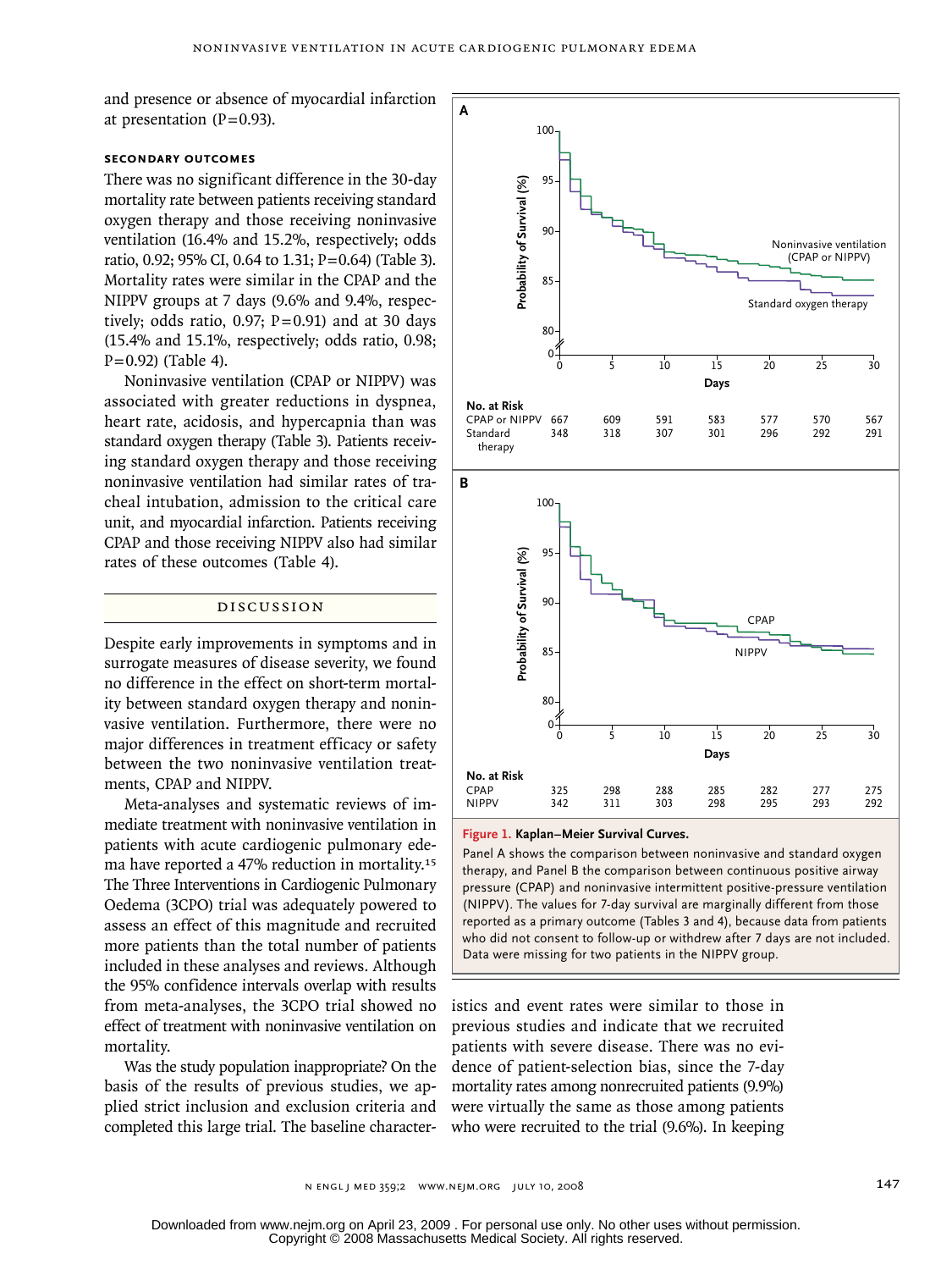**Table 3. Primary and Secondary End Points for Patients Receiving Standard Oxygen Treatment and Those Receiving Noninvasive Ventilation (CPAP or NIPPV).\***

| Variable                                        | <b>Standard Oxygen</b><br><b>Treatment</b><br>$(N = 367)$ | <b>CPAP or NIPPV</b><br>$(N = 702)$ | <b>Odds Ratio</b><br>(95% CI)          | P Value |
|-------------------------------------------------|-----------------------------------------------------------|-------------------------------------|----------------------------------------|---------|
| Death within 7 days (% of patients)             | 9.8                                                       | 9.5                                 | 0.97 (0.63 to 1.48)                    | 0.87    |
| Death within 30 days (% of patients)            | 16.4                                                      | 15.2                                | 0.92 (0.64 to 1.31)                    | 0.64    |
| Intubation within 7 days (% of patients)        | 2.8                                                       | 2.9                                 | 1.05 (0.49 to 2.27)                    | 0.90    |
|                                                 |                                                           | 45.2                                |                                        |         |
| Admission to critical care unit (% of patients) | 40.5                                                      |                                     | 1.21 (0.93 to 1.57)                    | 0.15    |
| Myocardial infarction (% of patients)           |                                                           |                                     |                                        |         |
| WHO criteria                                    | 24.9                                                      | 27.0                                | 1.12 (0.84 to 1.49)                    | 0.46    |
| Universal criteria                              | 50.5                                                      | 51.9                                | 1.06 (0.82 to 1.36)                    | 0.66    |
|                                                 |                                                           |                                     | Difference between<br>Means (95% CI) † |         |
| Mean length of hospital stay (days)             | 10.5                                                      | 11.4                                | $0.9$ (-0.2 to 2.0)                    | 0.10    |
| Mean change at 1 hr after start of treatment*   |                                                           |                                     |                                        |         |
| Dyspnea score                                   | 3.9                                                       | 4.6                                 | $0.7$ (0.2 to 1.3)                     | 0.008   |
| Pulse rate (beats/min)                          | 13                                                        | 16                                  | 4(1 to 6)                              | 0.004   |
| Blood pressure (mm Hg)                          |                                                           |                                     |                                        |         |
| Systolic                                        | 34                                                        | 38                                  | $3(-1 to 8)$                           | 0.17    |
| <b>Diastolic</b>                                | 22                                                        | 22                                  | $0$ (-3 to 3)                          | 0.95    |
| Respiratory rate (breaths/min)                  | 7.1                                                       | 7.2                                 | $0.2$ (-0.8 to 1.1)                    | 0.74    |
| Peripheral oxygen saturation (%)                | 3.5                                                       | 3.0                                 | $-0.4$ ( $-1.4$ to 0.6)                | 0.41    |
| Arterial pH                                     | 0.08                                                      | 0.11                                | 0.03 (0.02 to 0.04)                    | < 0.001 |
| Arterial PaO <sub>2</sub> (kPa)                 | 0.7                                                       | $-0.6$                              | $-1.2$ ( $-2.6$ to 0.1)                | 0.07    |
| Arterial PaCO <sub>2</sub> (kPa)                | 0.8                                                       | 1.5                                 | $0.7$ (0.4 to 0.9)                     | < 0.001 |
| Serum bicarbonate level (mmol/liter)            | 1.7                                                       | 1.8                                 | $0.1$ (-0.7 to 1.0)                    | 0.77    |

\* CI denotes confidence interval, CPAP continuous positive airway pressure, NIPPV noninvasive intermittent positivepressure ventilation, PaCO<sub>2</sub> partial pressure of arterial carbon dioxide, PaO<sub>2</sub> partial pressure of arterial oxygen, and WHO World Health Organization. To convert values for PaO<sub>2</sub> and PaCO<sub>2</sub> to mm Hg, multiply by 7.50062.

† The difference between means may not equal the difference between the two means for each category of change because of rounding.

‡ Positive values in the Standard Oxygen Treatment and CPAP or NIPPV columns represent improvement in the variable.

§ The patients reported their degree of dyspnea on a visual-analogue scale ranging from 0 (no breathlessness) to 10 (maximal breathlessness).

with previous analyses,<sup>16</sup> there was no interaction between treatment effect and the severity of disease, a result suggesting that the inclusion of those with milder disease did not obscure potential benefits in the sickest patients. We therefore believe that we targeted and assessed the correct patient population.

Was the intervention correctly delivered? More than 80% of the centers had experience with the use of noninvasive ventilation before the start of the trial. There was a comprehensive training program for all centers to ensure the competence and consistency of the operators of the ventilation devices throughout the trial. We used a readily ap-

plied portable ventilator that allows both CPAP and NIPPV to be used and is not affected by leaks around the face mask of up to 50 liters per minute. Although we did not measure the concentration of inspired oxygen, the circuit delivers oxygen in concentrations of up to 60%. There was an apparent drop in the partial pressure of arterial oxygen after treatment with noninvasive ventilation at 1 hour, but the size of the decrease was moderate and of questionable clinical relevance. Indeed, in contrast to standard oxygen therapy, there were no treatment failures due to worsening hypoxia in the noninvasive-ventilation groups. The mean pressures in both the CPAP group (10 cm of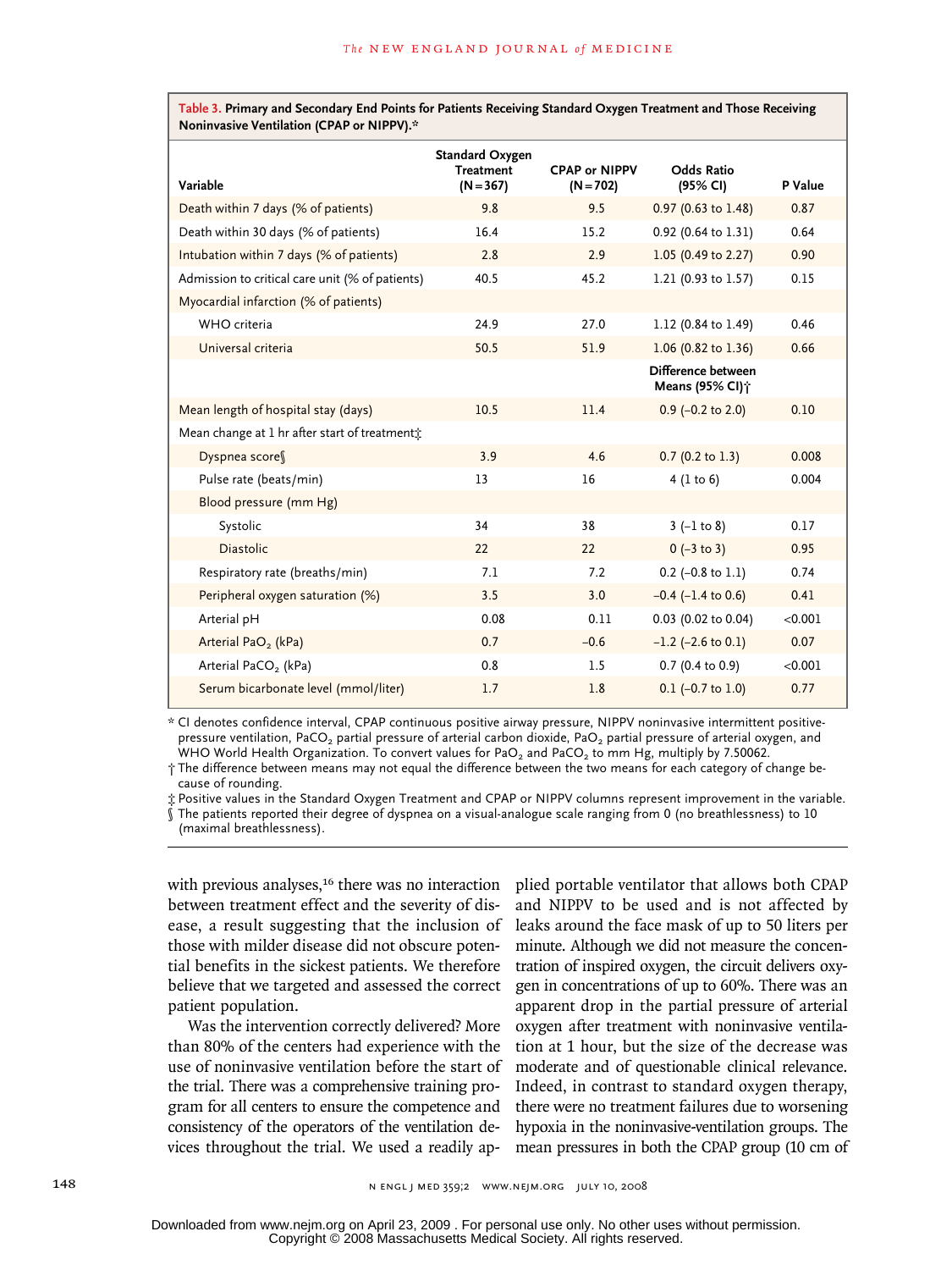| Table 4. Primary and Secondary End Points for Patients Receiving CPAP and Those Receiving NIPPV.* |                            |                             |                                              |         |
|---------------------------------------------------------------------------------------------------|----------------------------|-----------------------------|----------------------------------------------|---------|
| Variable                                                                                          | <b>CPAP</b><br>$(N = 346)$ | <b>NIPPV</b><br>$(N = 356)$ | <b>Odds Ratio</b><br>(95% CI)                | P Value |
| Death or intubation within 7 days<br>(% of patients)                                              | 11.7                       | 11.1                        | 0.94 (0.59 to 1.51)                          | 0.81    |
| Death within 7 days (% of patients)                                                               | 9.6                        | 9.4                         | 0.97 (0.58 to 1.61)                          | 0.91    |
| Death within 30 days (% of patients)                                                              | 15.4                       | 15.1                        | 0.98 (0.64 to 1.49)                          | 0.92    |
| Intubation within 7 days (% of patients)                                                          | 2.4                        | 3.5                         | 1.48 (0.60 to 3.67)                          | 0.40    |
| Admission to critical care unit (% of pa-<br>tients)                                              | 44.5                       | 45.8                        | 1.06 (0.78 to 1.43)                          | 0.73    |
| Myocardial infarction (% of patients)                                                             |                            |                             |                                              |         |
| WHO criteria                                                                                      | 27.2                       | 26.8                        | 0.98 (0.70 to 1.37)                          | 0.90    |
| Universal criteria                                                                                | 49.1                       | 54.7                        | 1.25 (0.93 to 1.69)                          | 0.14    |
|                                                                                                   |                            |                             | <b>Difference between</b><br>Means (95% CI); |         |
| Mean length of hospital stay (days)                                                               | 11.3                       | 11.5                        | $0.2$ (-1.1 to 1.5)                          | 0.81    |
| Mean change at 1 hr after start of<br>treatment <sup>*</sup>                                      |                            |                             |                                              |         |
| Dyspnea score                                                                                     | 4.7                        | 4.5                         | $-0.2$ ( $-0.8$ to 0.4)                      | 0.52    |
| Pulse rate (beats/min)                                                                            | 17                         | 15                          | $-2$ ( $-5$ to 1)                            | 0.26    |
| Blood pressure (mm Hg)                                                                            |                            |                             |                                              |         |
| Systolic                                                                                          | 38                         | 37                          | $-1$ (-6 to 5)                               | 0.77    |
| <b>Diastolic</b>                                                                                  | 23                         | 21                          | $-2$ (-6 to 2)                               | 0.31    |
| Respiratory rate (breaths/min)                                                                    | 7.3                        | 7.1                         | $-0.1$ $(-1.2$ to 1.0)                       | 0.82    |
| Peripheral oxygen saturation (%)                                                                  | 3.5                        | 2.6                         | $-0.9$ ( $-2.2$ to 0.3)                      | 0.14    |
| Arterial pH                                                                                       | 0.12                       | 0.10                        | $-0.01$ ( $-0.02$ to 0.00)                   | 0.05    |
| Arterial PaO <sub>2</sub> (kPa)                                                                   | $-1.1$                     | 0.0                         | 1.2 $(-0.5$ to 2.8)                          | 0.16    |
| Arterial PaCO <sub>2</sub> (kPa)                                                                  | 1.5                        | 1.4                         | $-0.1$ ( $-0.3$ to 0.2)                      | 0.67    |
| Serum bicarbonate level (mmol/liter)                                                              | 2.3                        | 1.3                         | $-0.9$ ( $-1.8$ to 0.0)                      | 0.04    |

\* CI denotes confidence interval, CPAP continuous positive airway pressure, NIPPV noninvasive intermittent positivepressure ventilation, PaCO<sub>2</sub> partial pressure of arterial carbon dioxide, PaO<sub>2</sub> partial pressure of arterial oxygen, and WHO World Health Organization. To convert values for PaO<sub>2</sub> and PaCO<sub>2</sub> to mm Hg, multiply by 7.50062.

† The difference between means may not equal the difference between the two means for each category of change because of rounding.

‡ Positive values in the CPAP and NIPPV columns represent improvement in the variable.

§ The patients reported their degree of dyspnea on a visual-analogue scale ranging from 0 (no breathlessness) to 10 (maximal breathlessness).

water) and the NIPPV group (inspiratory and exwater, respectively) were similar to those in previous studies.<sup>15,16</sup>

Was the trial intervention ineffective? Irrespective of the method of treatment, noninvasive ventilation produced a greater reduction in respiratory distress and metabolic abnormalities. These findings are consistent with the majority of previous studies investigating the benefits of CPAP and NIPPV11-14,22,23 and confirm that the therapeutic intervention in our trial was delivered success-

piratory pressures of 14 cm of water and 7 cm of improvement in dyspnea (0.7 on a 10-point scale) fully and appropriately. We acknowledge that the was moderate,<sup>24</sup> but the visual-analogue scale used is a crude measure of dyspnea, and noninvasive ventilation, when not associated with patient discomfort, was associated with fewer treatment failures due to respiratory distress than was the standard treatment. Finally, despite the theoretical additional benefits of NIPPV as compared with CPAP,<sup>10</sup> we observed no differences in therapeutic efficacy between the two noninvasive-treatment methods.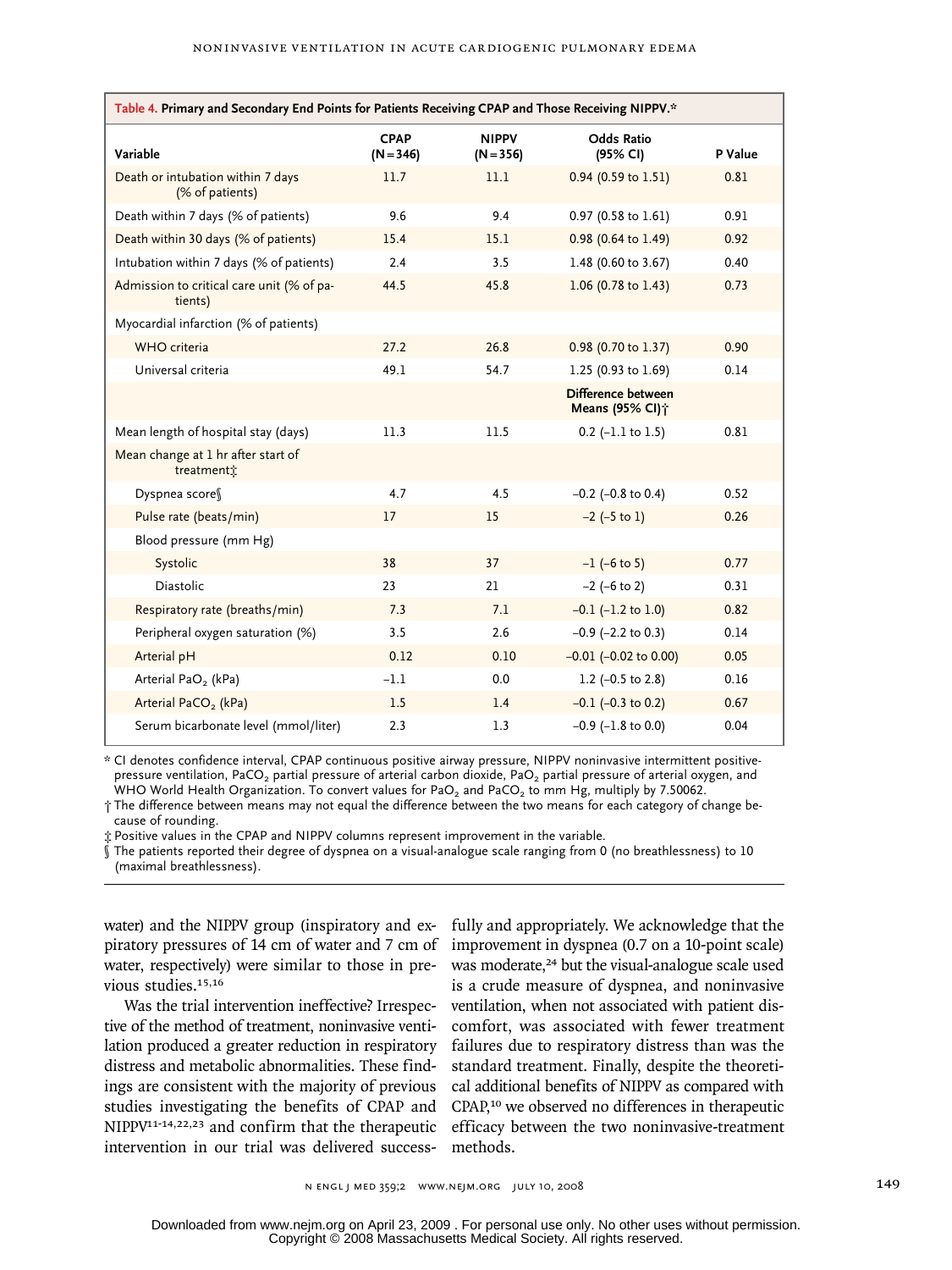Were the meta-analyses wrong? Recent metaanalyses and systemic reviews have included numerous randomized clinical trials. However, the individual trials had small treatment groups that ranged from 9 to 65 patients, with recruitment rates of only 10 to 30% (as compared with the 62% of patients assigned to treatment in the 3CPO trial). In the meta-analyses, the total number of outcome events was below the recommended threshold of 200,<sup>25</sup> which limits the generalizability of their findings. There is concern about reporting, publication, and recruitment bias in individual published studies that will be compounded by pooled analyses. The discrepancy between the results of our large, randomized, controlled trial and previous pooled data is not unique, and the limitations of meta-analyses have been well documented.<sup>26</sup>

The mortality rate in our trial was higher than the rates reported in registry data for patients with acute heart failure (6.7% in the EuroHeart Failure Survey II<sup>27</sup> and 4% in the Acute Decompensated Heart Failure National Registry [ADHERE]<sup>28</sup>), and our participants were older than the patients in those registries and were predominantly female. These discrepancies in mortality and in patient characteristics are likely to be related to differences in the study populations. Acute heart failure registries include all patients with decompensated heart failure rather than only those with severe pulmonary edema. Indeed, in the EuroHeart Failure registry, only 16% of the patients had a qualifying diagnosis of acute pulmonary edema.

Mehta and colleagues prematurely terminated their trial comparing CPAP with NIPPV because of concerns about an increased rate of myocardial infarction in the NIPPV group.<sup>29</sup> A subsequent study by Bellone et al. did not replicate this finding and showed no effect of NIPPV on the rate of myocardial infarction.30 The systematic review by Peter et al. reported a weak relationship between NIPPV and an increase in the rate of myocardial infarction.16 This finding was largely the result of the weight given to the study by Mehta et al. in the pooled data.26 The 3CPO trial showed no relationship between the rate of myocardial infarction and treatment with either CPAP or NIPPV.

Previous trials have indicated that the physiological improvement seen with noninvasive ventilation results in a reduction in the rate of tracheal intubation.11,12 Pooled data from the meta-analysis by Peter et al. suggest that six patients need to be treated with CPAP and seven with NIPPV to avert intubation and mechanical ventilation in one patient.16 In contrast, the 3CPO trial found no benefit of noninvasive ventilation in reducing the rate of intubation, a result that may reflect the relatively low intubation rates we observed. The reasons for these low rates in our study are unclear but may be related to differences between our study and others in patient populations, concomitant therapies, and thresholds for intubation and mechanical ventilation. Given that the present and previous trials were by necessity open, there is concern about treatment bias as a result of various thresholds for intervention according to treatment allocation. For example, patients receiving standard oxygen therapy may be more likely to undergo intubation than those already gaining the apparent benefit of noninvasive ventilation.

In conclusion, noninvasive ventilatory support delivered by either CPAP or NIPPV safely provides earlier improvement and resolution of dyspnea, respiratory distress, and metabolic abnormalities than does standard oxygen therapy. However, these effects do not result in improved rates of survival. We recommend that noninvasive ventilation (CPAP or NIPPV) be considered as adjunctive therapy in patients with acute cardiogenic pulmonary edema who have severe respiratory distress or whose condition does not improve with pharmacologic therapy.

Supported by a grant (01/43/01) from the Health Technology Assessment Programme of the National Institute for Health Research.

No potential conflict of interest relevant to this article was reported.

The views expressed are those of the authors and do not necessarily reflect those of the United Kingdom National Health Service or the Department of Health.

We thank all emergency department staff who supported this trial by recruiting patients and Dr. Nicholas Boon for his assistance with end-point adjudication.

#### **Appendix**

The participants in the 3CPO Trial were as follows (all in the United Kingdom): **Trial management group** — A. Gray (chief investigator), D. Newby, C. Kelly, N. Douglas, M. Masson, Royal Infirmary of Edinburgh; S. Goodacre, Northern General Hospital, Sheffield, and University of Sheffield; J. Nicholl, F. Sampson, K. Paulucy, Y. Oluboyede, K. Stevens, University of Sheffield; S. Crane, York Hospital; M. Elliott, P. Plant, St. James University Hospital, Leeds; T. Hassan, Leeds General Infirmary. **Regional research coordinators** — Y. Meades, Leeds General Infirmary; A. Saunderson, E. Mowat, Royal Infirmary of Edinburgh; V. Lawler, E. Gendall, H. Purvis, Frenchay Hospital, Bristol; E. Norwood, Crosshouse Hospital, Kilmarnock; T. Woodrow, Z. Gall, Hope Hospital, Salford; C. Roberts, Royal Devon and Exeter Hospital, Exeter; D. Mill, Torbay Hospital, Torquay; J. Groves, J. Gilks, G. Symmons, Birmingham Heartlands Hospital; Y. Whattam, James Cook University Hospital, Middlesbrough. **Trial steering group** — T. Coats (chair), Leicester Royal Infirmary; R. Davies, Oxford University; M. Elliott, St. James University Hospital, Leeds; S. Goodacre, Northern General Hospital, Sheffield, and

<sup>150</sup> n engl j med 359;2 www.nejm.org july 10, 2008